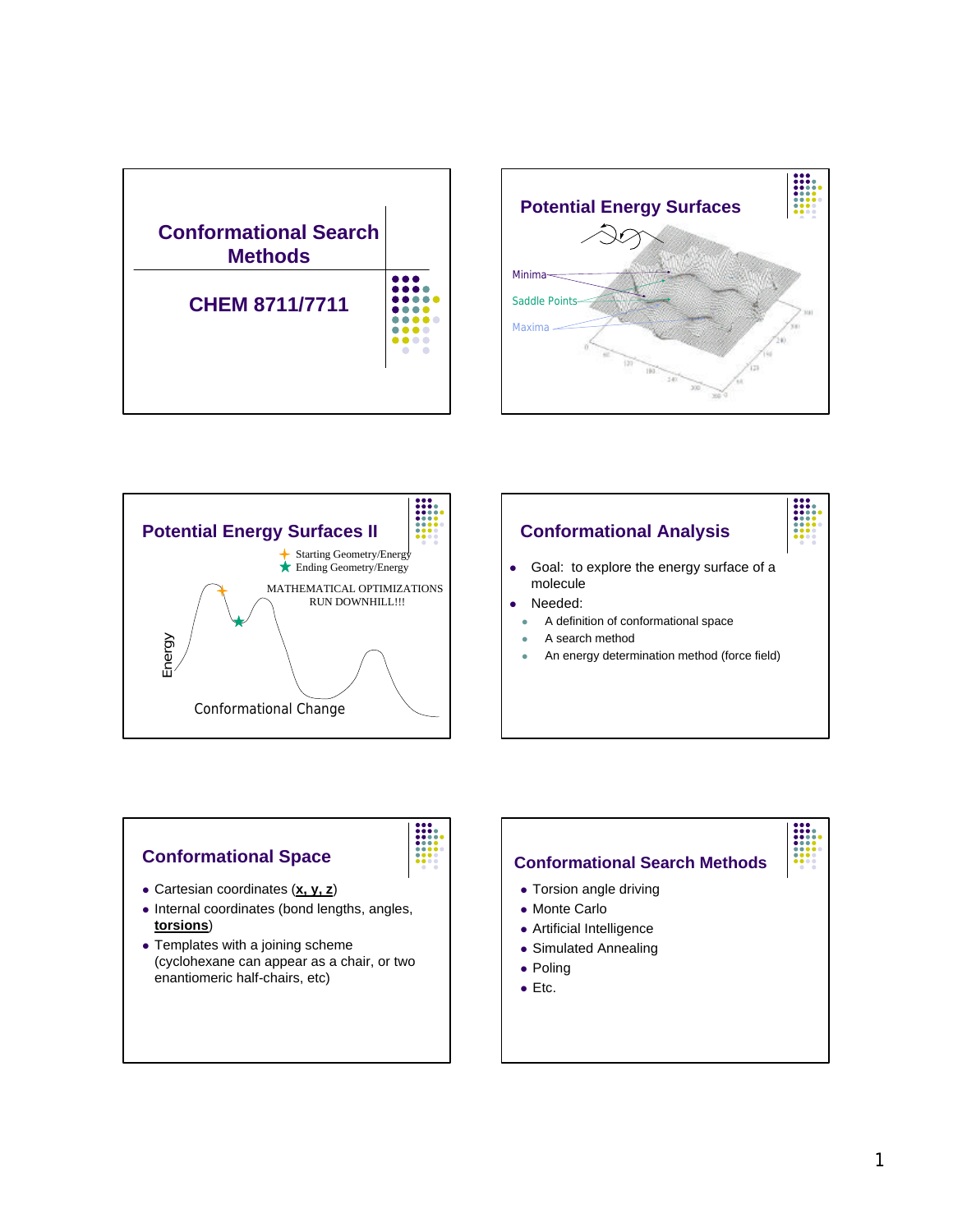## **Torsion Angle Driving**

- Called 'Conformational Search' in MOE (or 'Systematic Search' in newer versions)
	- Compute -> Conformations -> Conformational Search
- Steps a torsion angle from a starting to an ending point by a given increment
	- $\bullet$  can be minimized completely at each step to give minima
	- other coordinates can be minimized to derive potential energy surface for torsional rotation
- Benefit: exhaustive

## **Torsion Driving Limitations** □ Not good for highly flexible molecules (too many torsions requires generation of a large number of conformations for evaluation) ๚๛ๅ๛ H çн, H H O H3CV TVH H3C H H H H3CV TVH H H CH<sub>3</sub> H ratchet effect **Q** Explores large regions with high energy **Q** Ratcheting while

exploring PES may result in different start and end points H3C√TVH H CH<sup>3</sup> H

O нс∕⊤∿н H H CH<sub>3</sub> H H

starting and ending point have different energy

- **Class Exercise 1**
- Build an alkane with 5 rotatable torsions and save it
	- Perform 2 torsion angle conformational searches with angle increments of 10º for only 1 dihedral angle, with and without optimization of the conformations
	- Take note of how many conformations are generated, and how many you end up with after minimization
	- Plot the energy for the search done without minimization
	- Perform conformational searches with angle increments of 10° for each dihedral angle, with and without optimization
	- Take note of how many conformations are generated, and how many you end up with after minimization



| d |
|---|
|   |
|   |
|   |
|   |
|   |
|   |
|   |

## **Class Exercise 2**

- Perform a RIPS conformational search on the molecule you built for the previous exercise
	- Take note of how many conformations are generated and how many are actually unique
- Perform a Hybrid Monte Carlo conformational search on the same molecules
	- Take note of how many conformations are generated and how many are unique